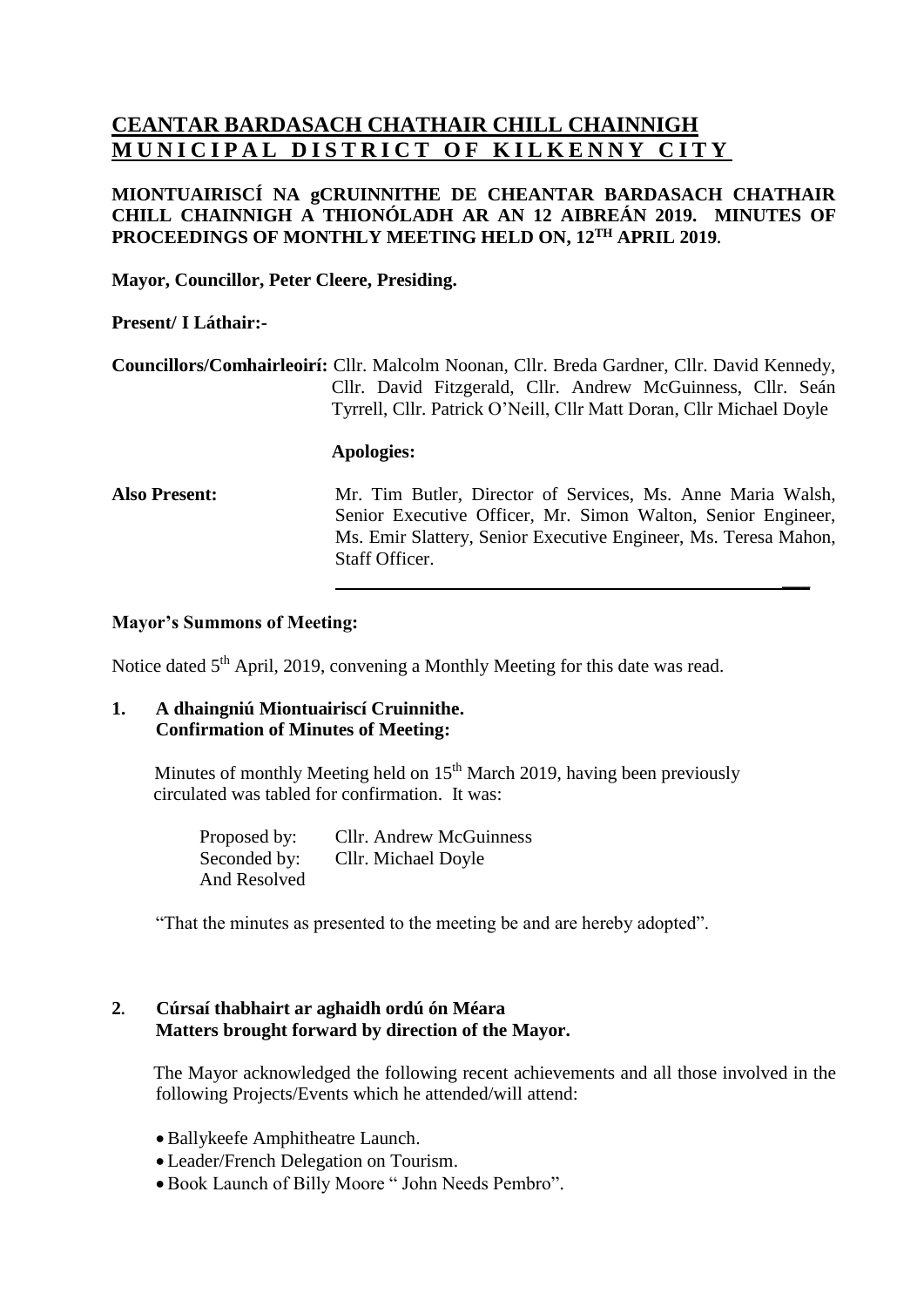- Shine Bright Foundation Launch.
- Oskars for Teac Tom.
- Congratulations to Dunamaggin and Ballyhale hurling clubs.
- Age Friendly Business Event.
- Ballykeefe Distillery Open Night.
- Watershed Special Olympics floorball .
- Ball Drop Scoil Mhuire, Gan Smál, Graiguenamanagh
- Reception for Lucy Dollard.
- Immigration Workshop.
- St Patrick's Day, presentation of certificates
- Kilkenny Roots Festival Launch.

# **Votes of Sympathy**

The Members joined with the Mayor in offering a Vote of Sympathy to the families of the following recently deceased:

Liam Quigley (former Borough Member) Dean Cavanagh Place, Kilkenny.

Frank Gray (Former Senior Executive Engineer with Kilkenny Borough Council) Cuffesgrange, Kilkenny.

A minute silence was held for both.

Members congratulated Cllr. Malcolm Noonan on his work with Kilkenny Roots Festival.

### **3. Nuashonrú ar thionscadail bóithre agus ar bhóithre**

- a) Update on Road Projects
- b) Roads

Ms Emir Slattery provided an update on road projects in City East & West (rural) including details on

- Overlays completed in March 2019, Thomastown, Graiguenamanagh and Callan Area's
- Programme of works planned for April 2019, Mais Cross and Oldcourt in Graiguenamanagh, Kilcurl Knocktopher and Wollengrange, Bennettsbridge.
- Update on the Kings River Project Callan, including the report on the desktop study for the underwater archaeology and the site investigation which commenced on the 11<sup>th</sup> April.
- Traffic Mobility Management Plan Thomastown, including the awarding of the tender to carry out the plan, the timelines involved and the public consultation process
- Update on Thomastown Culvert, including confirmation from Contactor that any delay in time will be recovered and project will finish on time

All the Members thanked Ms. Slattery for the update and the great work that were been carried out. They raised the following questions/issues

• Footpath in Ballyhale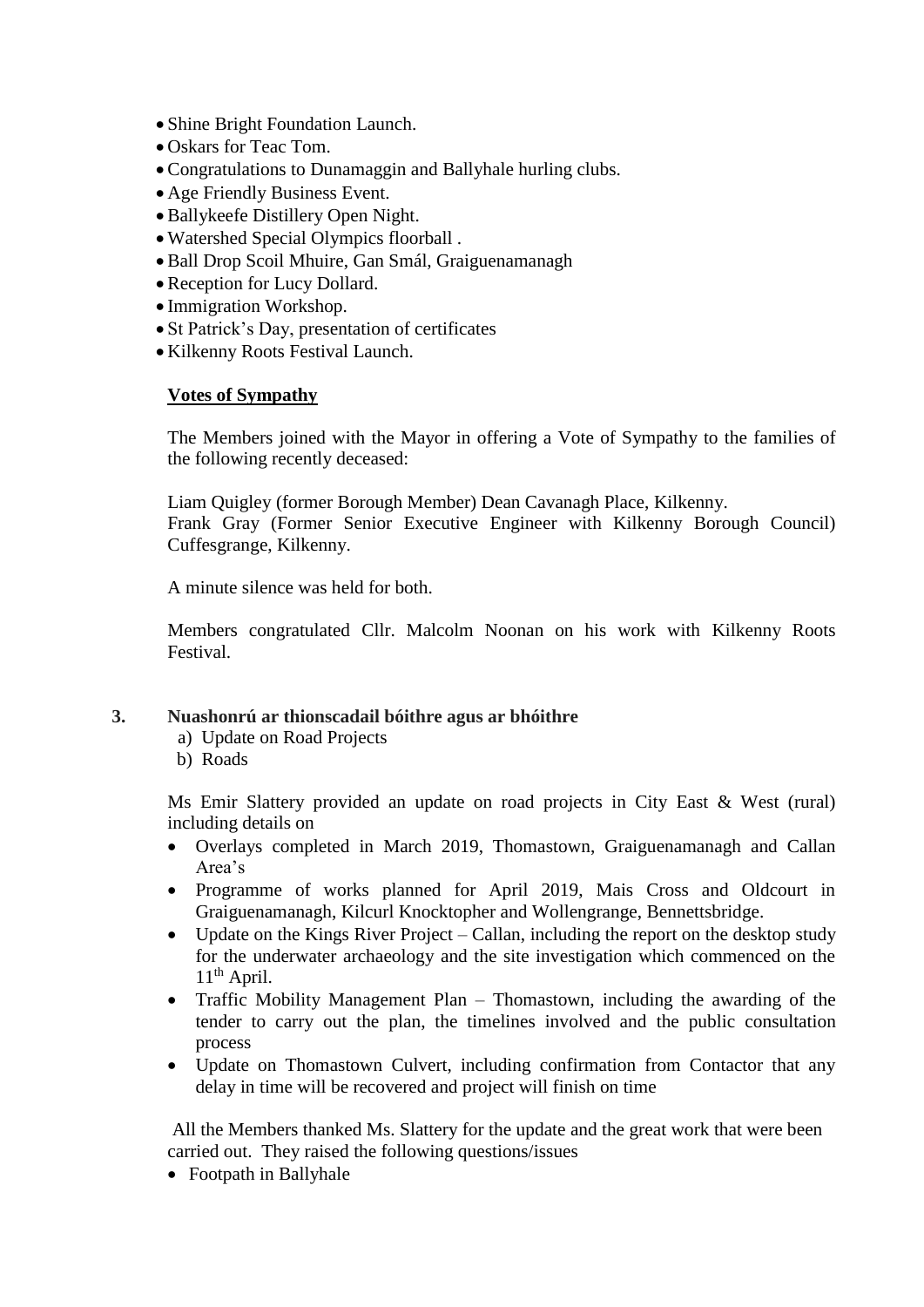- Drainage problems on the Oldcourt Road in Graiguenamanagh.
- Finishing off kerbing etc. on Station Road Bennettsbridge.
- Works on Circular Road & N76 in relation to landscaping and removal of Hedgerow.
- Possibility of bollards to address people parking on the footpath near the Circle K on Waterford Road.
- Update on Car Parking Strategy and Mobility Management Plan.
- Footpath on the Dublin Rd to Soccer Club in Thomastown.
- Possibility of notifying Members when emergency works have to be carried out.
- Street cleaning in Thomastown and the possibility of providing hanging baskets.
- Pot holes in Dean's Court, Cuffesgrange and Viper Road towards Blackstone Bridge
- Progress regarding Junction at Westcourt in Callan.
- Dog fouling in City.
- Alignment of Bennettsbridge Road from the roundabout to Kilfera.
- Driver feedback signs in Ballyhale.
- Sewerage issues in Ballyhale.
- Community benefit project and signage for around the River Breagagh, the folly and bridge.
- Footpaths in Sycamore Drive.
- Possibility of publishing a book about William Robertson after the naming of the William Robertson way
- Layout of viewing area on the Thomastown to Graiguenamanagh Road and safety concerns.

Mr. Tim Butler, Ms Emir Slattery and Mr. Simon Walton responded to Members. Ms. Slattery confirmed that she was aware of the draining issue on Oldcourt Road and was in discussions with the residents. The snag list on Station Road was at present being compiled and there could be scope for some of the low cost safety works mentioned by members in Quarter 4 e.g. potholes. The junction at Westcourt Callan will need to be looked at by Road Design and there could be a possibility of funding under the low cost safety works scheme in 2020. For Thomastown she clarified the street cleaning arrangements, the situation regarding the hanging baskets and the plans for the footpath on the Dublin Rd.

Mr. Butler confirmed that care had been taken in relation to the landscape around the N76 and now the works are nearly complete (No nests were found). He explained the circumstances around the emergency works in Thomastown and the normal procedures that are in place. He provided details on accessing cultural/amenity grants. He confirmed that Road Design will be contacted regarding the feedback signs in Ballyhale but the sewerage issue raised was in relation to a private connection. Brookfield will be unable to connect to the main sewerage system until the treatment plant is upgraded.

Mr Walton stated that it would be September before the car parking strategy and mobility plan will be back before them. He agreed to look at the footpath around Circle K and explained about heritage programme around the River Breagagh. He advised that it would be unlikely that a road realignment on the Bennettsbridge Road would take place over the next 5 years but safety measures could be introduced.

Mr. Walton provided an update on upcoming roadworks and closures in City East &West (Urban) including: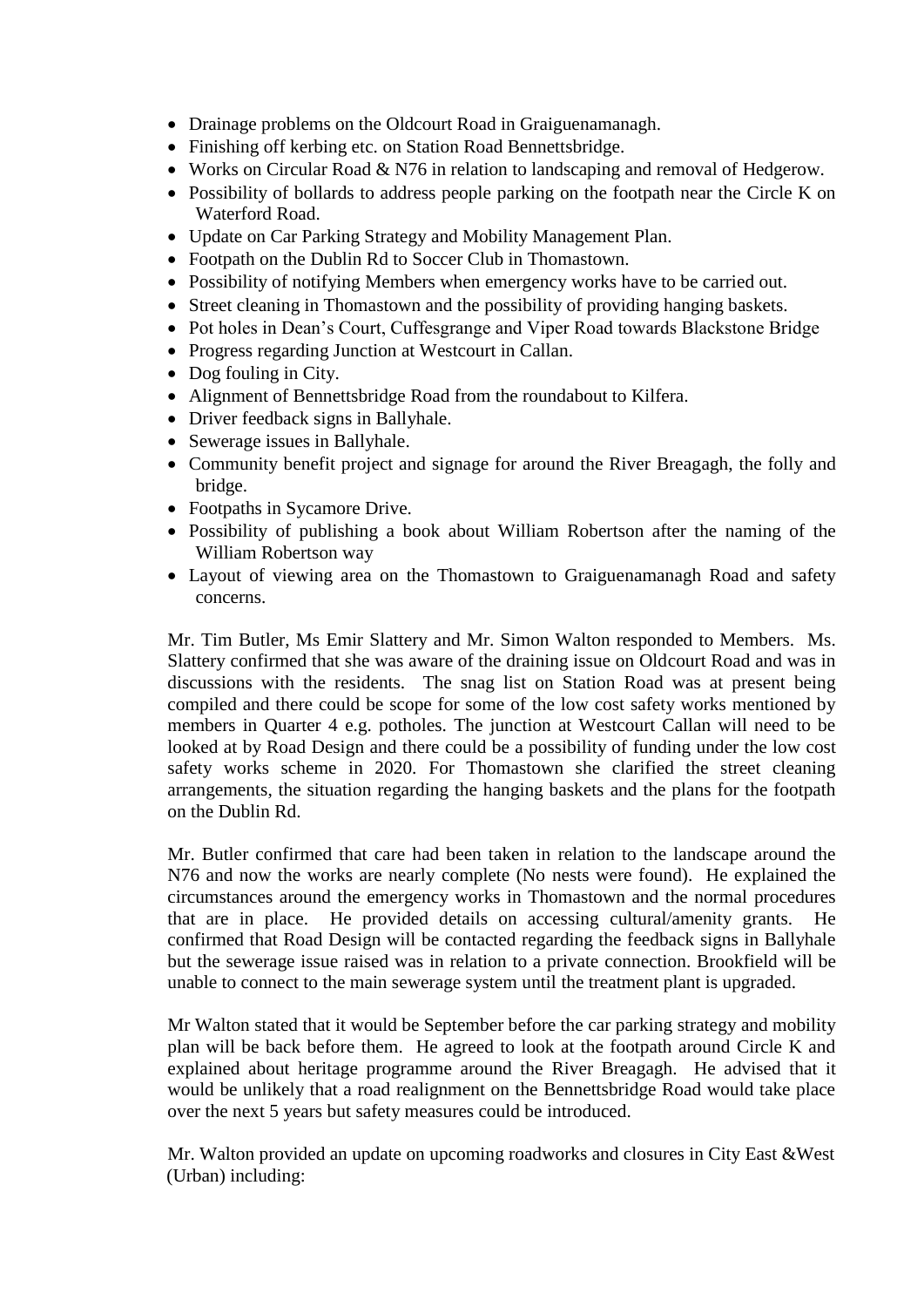- Streets of Kilkenny 5k
- Medieval Mile footpath refurbishment works
- Roadworks schemes for resurfacing works in Bridgeview Gardens, Broguemakers Hill and Springfield
- Traffic calming measures in Bishop Birch Place, Lacken Drive and Glendine Heights
- Funding of  $\epsilon$ 250,000 approved for commencement of engineering works to facilitate the introduction of bus stops etc.
- The installation of CCTV around War Memorial and confirmation that Garda Station will monitor CCTV.
- ESB works around John's Green and Wolfe Tone Street
- Irish Water Works in St Canice's Place, Dean Street and Butts Green. New and replacement water and sewerage mains at Blackmill Street, James Street and John's Green.

 All the Members thanked Mr. Walton for the update and the great works that were being carried out. They raised the following questions/issues

- Setting aside more money in the future for speed ramps/traffic calming measures
- Moving recycling bins in Fairview, Graiguenamanagh
- Disappointment regarding the type of buses being used in the new city service
- Possibility of bus shelters at the bus stops Henebry's Cross, Ormonde Road and in Ballyhale.

The Mayor vacated the chair and was replaced by Cllr Andrew McGuinness.

 Mr. Tim Butler, Ms Emir Slattery and Mr. Simon Walton responded to Members. Mr. Walton explained the process involved in providing speed ramps/ traffic calming measures. He pointed out that there is always limited funding but the Council will continue to provide as many as possible. He clarified that the buses for the new bus service are being provided under the NTA Framework. In 2018 they procured the buses that will be used and Kilkenny County Council had no input in the process. The procurement process now is for the appointment of a service provider. If the Council has any say in the provision of buses in the future, alternative types of vehicles will be considered. He went on to explain that the funding of  $\epsilon$ 250,000 in not just for bus shelters but for terminals, kerb lines road markings etc. Funding for bus shelters at Henebry's Cross and Ormonde Road is not listed in 2019 budget but will be considered in the 2020 budget. Mr. Butler verified that he would ask the Environment Section to examine the recycling bins in Graiguenamanagh.

### **4. Fógra Foriarratais in ainm an Comh. David Fitzgerald dáta 3rd April, 2019. Notice of Motion in the name of Cllr. David Fitzgerald received 3rd April, 2019.**

It was:

 Proposed by: Cllr. David Fitzgerald Seconded by: Cllr. Malcolm Noonan